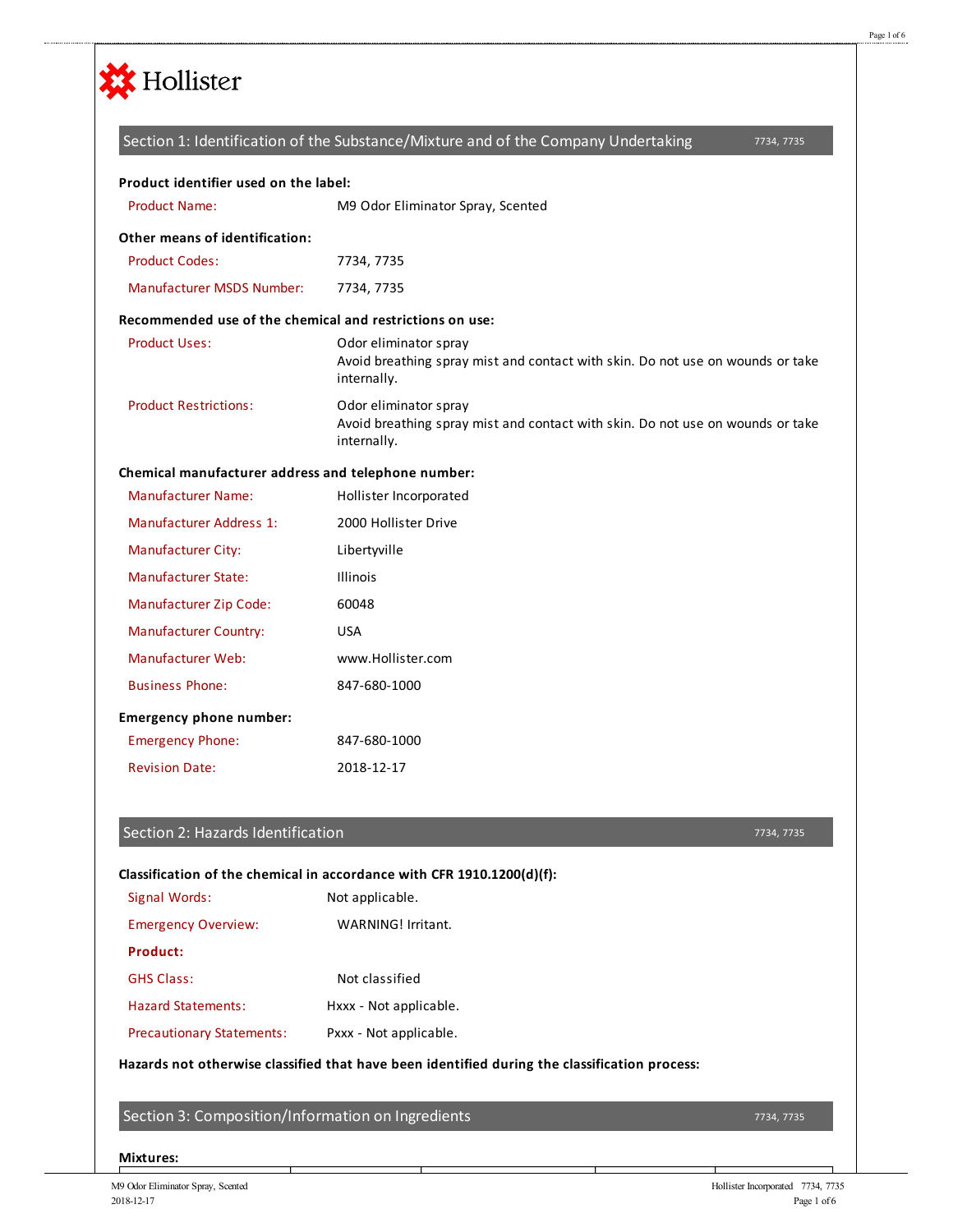| <b>Ingredient Name</b> | CAS Number | <b>Ingredient Percent</b> | <b>EC Number</b> | Comments |
|------------------------|------------|---------------------------|------------------|----------|
| 2-phenoxyethanol       | 122-99-6   | $0.1 - 1\%$ by weight     |                  |          |
| Non hazardous          | No data    | >99 % by weight           |                  |          |

### Section 4: First Aid Measures

7734, 7735

Page 2 of 6

#### **Description of necessary measures:**

| Eye Contact:         | No effects anticipated If symptoms develop Rinse cautiously with water for several<br>minutes. Remove contact lenses, if present and easy to do. Continue rinsing. If eye<br>irritation persists: Get medical advice/attention. |
|----------------------|---------------------------------------------------------------------------------------------------------------------------------------------------------------------------------------------------------------------------------|
| <b>Skin Contact:</b> | No effects anticipated. If symptoms develop, Wash skin with soap and plenty of<br>water.<br>Get medical attention if irritation develops or persists.                                                                           |
| Inhalation:          | No effects anticipated. If symptoms persist, call a physician.                                                                                                                                                                  |
| Ingestion:           | If swallowed, do NOT induce vomiting. Call a physician or poison control center<br>immediately. Never give anything by mouth to an unconscious person.                                                                          |

## **Most important symptoms/effects, acute and delayed:**

### **Indication of immediate medical attention and special treatment needed**

Note To Physicians: None.

|  |  | Section 5: Firefighting Measures |  |
|--|--|----------------------------------|--|
|--|--|----------------------------------|--|

7734, 7735

#### **Suitable and unsuitable extinguishing media**

| <b>Extinguishing Media:</b> |  |
|-----------------------------|--|
|-----------------------------|--|

Use dry chemical or foam when fighting fires involving this material. Water mist may be used to cool closed containers.

#### **Specific hazards arising from the chemical**

#### **Special protective equipment and precautions for fire-fighters**

| Fire Fighting Instructions:  | Evacuate area of unprotected personnel. Use cold water spray to cool fire exposed<br>containers to minimize risk of rupture. Do not enter confined fire space without full<br>protective gear. If possible, contain fire run-off water. |
|------------------------------|-----------------------------------------------------------------------------------------------------------------------------------------------------------------------------------------------------------------------------------------|
| <b>Protective Equipment:</b> | As in any fire, wear Self-Contained Breathing Apparatus (SCBA), MSHA/NIOSH<br>(approved or equivalent) and full protective gear.                                                                                                        |
| <b>NFPA Health:</b>          |                                                                                                                                                                                                                                         |
| <b>NFPA Fire:</b>            |                                                                                                                                                                                                                                         |
| <b>NFPA Reactivity:</b>      | 0                                                                                                                                                                                                                                       |

#### Section 6: Accidental Release Measures

7734, 7735

#### **Personal precautions, protective equipment and emergency procedures**

| <b>Personnel Precautions:</b> | For large spills: Evacuate area and keep unnecessary and unprotected personnel |
|-------------------------------|--------------------------------------------------------------------------------|
|                               | from entering the spill area.                                                  |
|                               |                                                                                |

#### **Methods and materials for containment and cleaning up**

| <b>Methods for Containment:</b>   | For large spills; Contain spills with an inert absorbent material such as soil, sand or<br>oil dry. |
|-----------------------------------|-----------------------------------------------------------------------------------------------------|
| <b>Methods for Cleanup:</b>       | For large spills; Place into a suitable container for disposal.                                     |
| <b>Environmental precautions</b>  |                                                                                                     |
| <b>Environmental Precautions:</b> | For large spills: Avoid runoff into storm sewers, ditches, and waterways.                           |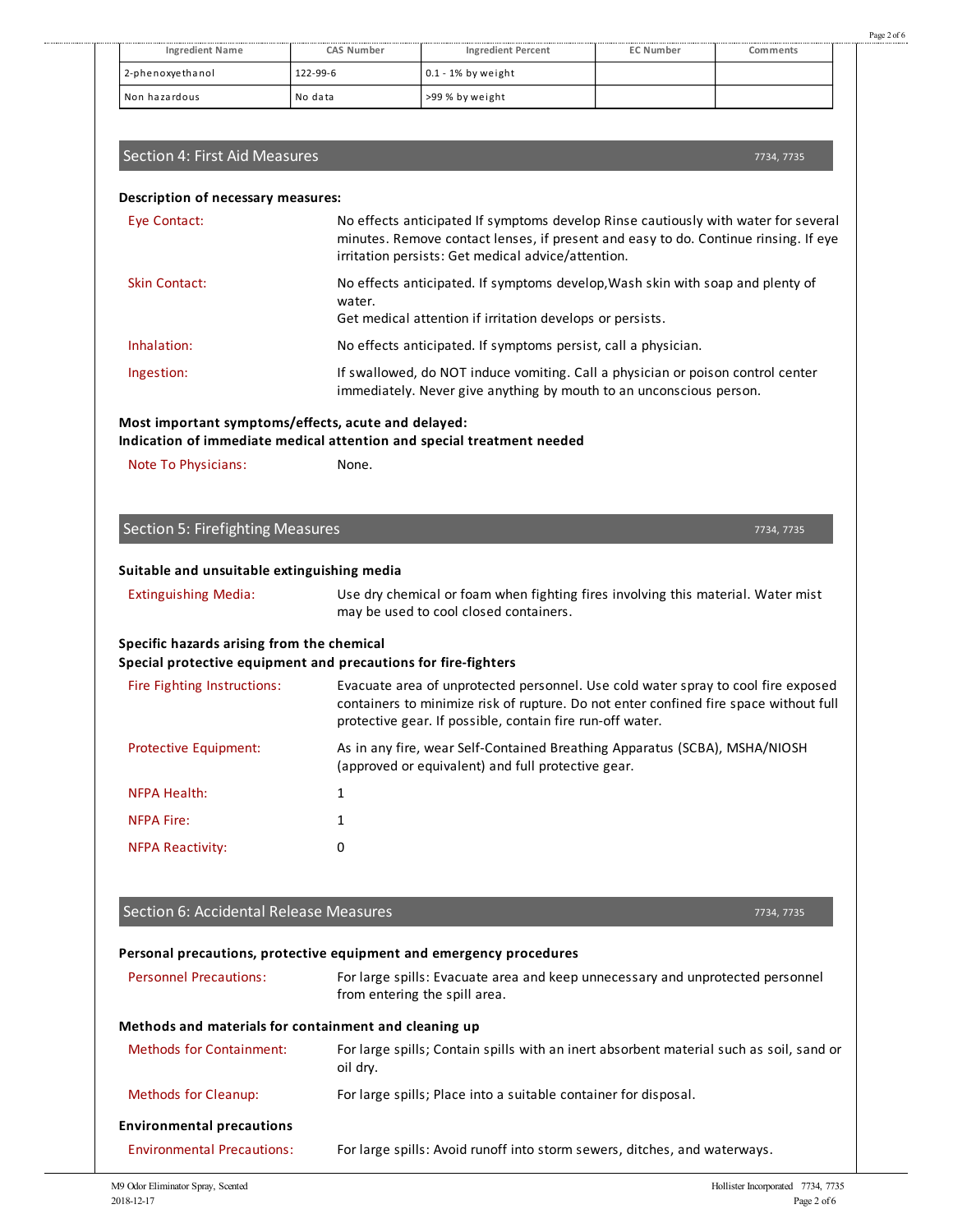7734, 7735

| <b>Precautions for safe handling</b>                         |                                                                                                                                                                                                                                                                                                                                                                                                                                                                                                                                                                                                                                                      |
|--------------------------------------------------------------|------------------------------------------------------------------------------------------------------------------------------------------------------------------------------------------------------------------------------------------------------------------------------------------------------------------------------------------------------------------------------------------------------------------------------------------------------------------------------------------------------------------------------------------------------------------------------------------------------------------------------------------------------|
| Handling:                                                    | Use with adequate ventilation. Avoid breathing vapor, aerosol or mist.                                                                                                                                                                                                                                                                                                                                                                                                                                                                                                                                                                               |
| <b>Special Handling:</b>                                     | Do not re-use empty containers.                                                                                                                                                                                                                                                                                                                                                                                                                                                                                                                                                                                                                      |
| <b>Hygiene Practices:</b>                                    | Wash thoroughly after handling. Avoid contact with eyes.                                                                                                                                                                                                                                                                                                                                                                                                                                                                                                                                                                                             |
| Conditions for safe storage, including any incompatibilities |                                                                                                                                                                                                                                                                                                                                                                                                                                                                                                                                                                                                                                                      |
| Storage:                                                     | Store in a cool, dry, well ventilated area away from sources of heat and<br>incompatible materials. Keep container tightly closed when not in use.                                                                                                                                                                                                                                                                                                                                                                                                                                                                                                   |
| Section 8: Exposure Controls/Personal Protection             | 7734, 7735                                                                                                                                                                                                                                                                                                                                                                                                                                                                                                                                                                                                                                           |
| <b>Exposure Guidelines</b>                                   |                                                                                                                                                                                                                                                                                                                                                                                                                                                                                                                                                                                                                                                      |
| <b>Exposure limit:</b>                                       | Guideline ACGIH: Not established.                                                                                                                                                                                                                                                                                                                                                                                                                                                                                                                                                                                                                    |
|                                                              | Guideline OSHA: Not established.                                                                                                                                                                                                                                                                                                                                                                                                                                                                                                                                                                                                                     |
| Appropriate engineering controls                             |                                                                                                                                                                                                                                                                                                                                                                                                                                                                                                                                                                                                                                                      |
| <b>Engineering Controls:</b>                                 | No special protective equipment required under normal conditions of use. Use<br>appropriate engineering control such as process enclosures, local exhaust<br>ventilation, or other engineering controls to control airborne levels below<br>recommended exposure limits. Good general ventilation should be sufficient to<br>control airborne levels. Where such systems are not effective wear suitable<br>personal protective equipment, which performs satisfactorily and meets OSHA or<br>other recognized standards. Consult with local procedures for selection, training,<br>inspection and maintenance of the personal protective equipment. |
| <b>Individual protection measures</b>                        |                                                                                                                                                                                                                                                                                                                                                                                                                                                                                                                                                                                                                                                      |
| Eye Protection:                                              | No special protective equipment required under normal conditions of use. If<br>splashes are likely to occur, wear: Chemical splash goggles.                                                                                                                                                                                                                                                                                                                                                                                                                                                                                                          |
| <b>Face Protection:</b>                                      | No special protective equipment required under normal conditions of use. If<br>splashes are likely to occur, wear: Chemical splash goggles.                                                                                                                                                                                                                                                                                                                                                                                                                                                                                                          |
| <b>Skin Protection:</b>                                      | No special protective equipment required under normal conditions of use.                                                                                                                                                                                                                                                                                                                                                                                                                                                                                                                                                                             |
| <b>Respiratory Protection:</b>                               | No special protective equipment required under normal conditions of use., No<br>personal respiratory protective equipment is normally required. The need for<br>respiratory protection will vary according to the airborne concentrations and<br>environmental conditions (such as in manufacturing).                                                                                                                                                                                                                                                                                                                                                |
| <b>Hygiene Practices:</b>                                    | Wash thoroughly after handling. Avoid contact with eyes.                                                                                                                                                                                                                                                                                                                                                                                                                                                                                                                                                                                             |

## Section 9: Physical and Chemical Properties

## **Physical and chemical properties**

Section 7: Handling and Storage

| <b>Physical State:</b>      | Physical State Appearance: Liquid. |
|-----------------------------|------------------------------------|
| Odor:                       | Slight.                            |
| pH:                         | Not determined.                    |
| <b>Melting Temperature:</b> | Not determined.                    |
| <b>Boiling Temperature:</b> | Not determined.                    |
| <b>Flash Point:</b>         | >210 °F (>99°C)                    |
| Ignition Temperature:       | Not determined.                    |

7734, 7735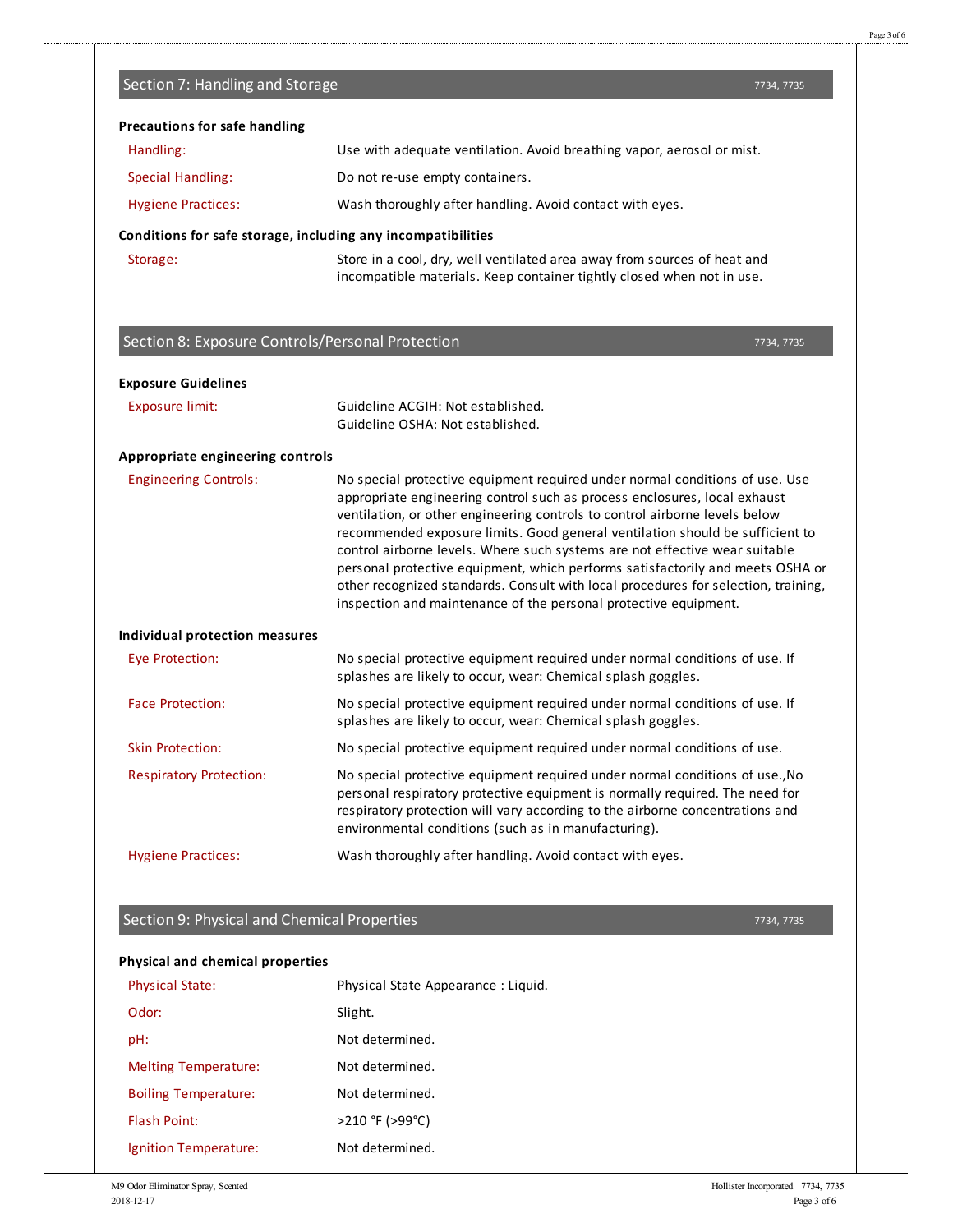| Lower Flammable Limit:                                                                                                          | Not determined.                                                                         |
|---------------------------------------------------------------------------------------------------------------------------------|-----------------------------------------------------------------------------------------|
| <b>Upper Flammable Limit:</b>                                                                                                   | Not determined.                                                                         |
| Vapor Pressure:                                                                                                                 | Not determined.                                                                         |
| <b>Vapor Density:</b>                                                                                                           | Not determined.                                                                         |
| Solubility:                                                                                                                     | Not determined.                                                                         |
| <b>Specific Gravity:</b>                                                                                                        | Not determined.                                                                         |
| <b>Evaporation Rate:</b>                                                                                                        | Not determined.                                                                         |
| <b>Percent Volatile:</b>                                                                                                        | Not determined.                                                                         |
| Section 10: Stability and Reactivity                                                                                            | 7734, 7735                                                                              |
| Reactivity:<br><b>Chemical Stability:</b>                                                                                       |                                                                                         |
| <b>Chemical Stability:</b>                                                                                                      | Stable under recommended handling and storage conditions.                               |
| Possibility of hazardous reactions:                                                                                             |                                                                                         |
| Hazardous Polymerization:                                                                                                       | Hazardous polymerization does not occur.                                                |
| <b>Conditions To Avoid:</b>                                                                                                     |                                                                                         |
| <b>Conditions To Avoid:</b>                                                                                                     | Heat, flames, ignition sources, and sparks. Incompatible materials.                     |
|                                                                                                                                 |                                                                                         |
|                                                                                                                                 |                                                                                         |
| <b>Hazardous Decomposition</b><br>Products:                                                                                     | Thermal decomposition can lead to release irritant fumes and toxic gases.<br>7734, 7735 |
|                                                                                                                                 |                                                                                         |
| <b>Product:</b>                                                                                                                 |                                                                                         |
| Route of Exposure:                                                                                                              | Eyes. Skin. Inhalation. Ingestion.                                                      |
| <b>Target Organ Data:</b>                                                                                                       | Eyes. Skin. Respiratory system. Digestive system.                                       |
| <b>Acute Inhalation Effects:</b>                                                                                                | Prolonged or excessive inhalation may cause respiratory tract irritation.               |
| <b>Acute Skin Effects:</b>                                                                                                      | May cause irritation.                                                                   |
| <b>Acute Ingestion Effects:</b>                                                                                                 | Ingestion can cause gastrointestinal irritation, nausea, vomiting and diarrhea.         |
| <b>Acute Eye Effects:</b>                                                                                                       | May cause irritation.                                                                   |
| 2-phenoxyethanol:                                                                                                               |                                                                                         |
| <b>Ingestion Toxicity:</b>                                                                                                      | Oral LD50 Rat 1,386 - 2,563 mg/Kg (OECD SIDS)                                           |
| <b>Incompatible Materials:</b><br>Section 11: Toxicological Information<br><b>Toxicological Information:</b><br>Teratogenicity: | Experiments have shown reproductive toxicity effects on laboratory animals.             |
|                                                                                                                                 |                                                                                         |
| Section 12: Ecological Information                                                                                              | 7734, 7735                                                                              |
| <b>Ecotoxicity:</b>                                                                                                             |                                                                                         |
| Product:                                                                                                                        |                                                                                         |
| Ecotoxicity:                                                                                                                    | No environmental information found for this product.                                    |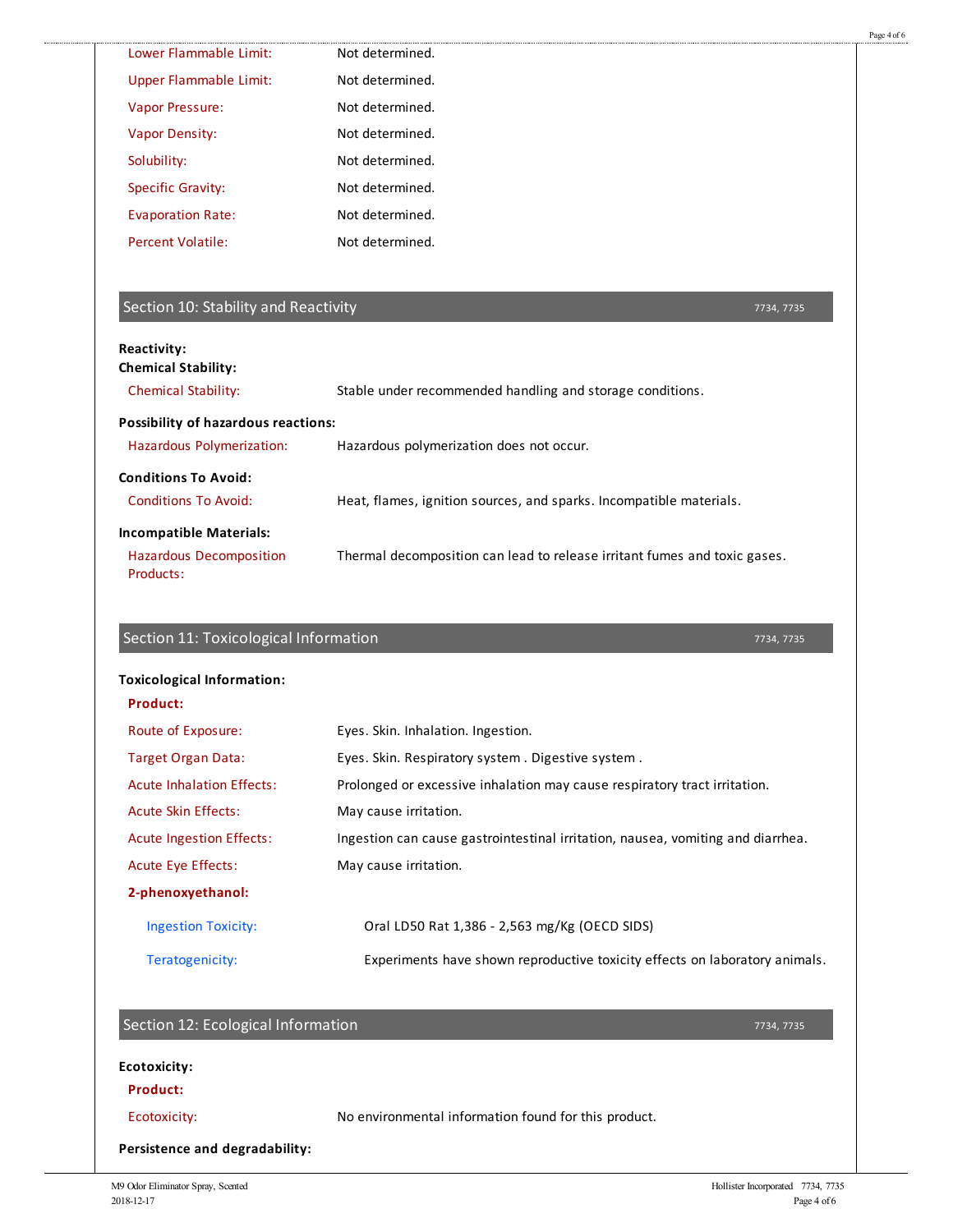| <b>Environmental Fate:</b>                                 | No environmental information found for this product.                                                                                                                                                    |
|------------------------------------------------------------|---------------------------------------------------------------------------------------------------------------------------------------------------------------------------------------------------------|
| Section 13: Disposal Considerations                        | 7734, 7735                                                                                                                                                                                              |
| <b>Description of waste:</b>                               |                                                                                                                                                                                                         |
| <b>Waste Disposal:</b>                                     | Dispose of in accordance with Local, State, Federal and Provincial regulations.                                                                                                                         |
| Section 14: Transport Information                          | 7734, 7735                                                                                                                                                                                              |
| <b>DOT Shipping Name:</b>                                  | <b>Not Restricted</b>                                                                                                                                                                                   |
| <b>DOT UN Number:</b>                                      | Not Applicable                                                                                                                                                                                          |
| Notes from Section 14:                                     | The data provided in this section is for information only. Please apply the<br>appropriate regulations to properly classify your shipment.                                                              |
| Section 15: Regulatory Information                         | 7734, 7735                                                                                                                                                                                              |
| <b>Regulatory - Product Based:</b>                         | Safety, health and environmental regulations specific for the product:                                                                                                                                  |
| California PROP 65:                                        |                                                                                                                                                                                                         |
|                                                            | The following statement(s) are provided under the California Safe Drinking Water<br>and Toxic Enforcement Act of 1986 (Proposition 65):, This product does not contain<br>any Proposition 65 chemicals. |
| <b>TSCA Inventory Status:</b>                              | All the constituents of this product are TSCA listed or exempt from listing.                                                                                                                            |
|                                                            |                                                                                                                                                                                                         |
| SARA:                                                      | This product does not contain any chemicals which are subject to the reporting<br>requirements of the Superfund Amendments and Reauthorization Act of 1986<br>(SARA) Title III (40CFR, Part 372).       |
| Canada WHMIS:                                              |                                                                                                                                                                                                         |
|                                                            | Not controlled.                                                                                                                                                                                         |
| <b>Regulatory - Ingredient Based:</b><br>2-phenoxyethanol: |                                                                                                                                                                                                         |
| Canada DSL:                                                | Listed                                                                                                                                                                                                  |
| <b>TSCA Inventory Status:</b>                              | Listed                                                                                                                                                                                                  |
| <b>EC Number:</b>                                          | 204-589-7                                                                                                                                                                                               |
| Section 16: Additional Information                         | 7734, 7735                                                                                                                                                                                              |
| <b>Issue Date:</b>                                         | 11/14/2014                                                                                                                                                                                              |